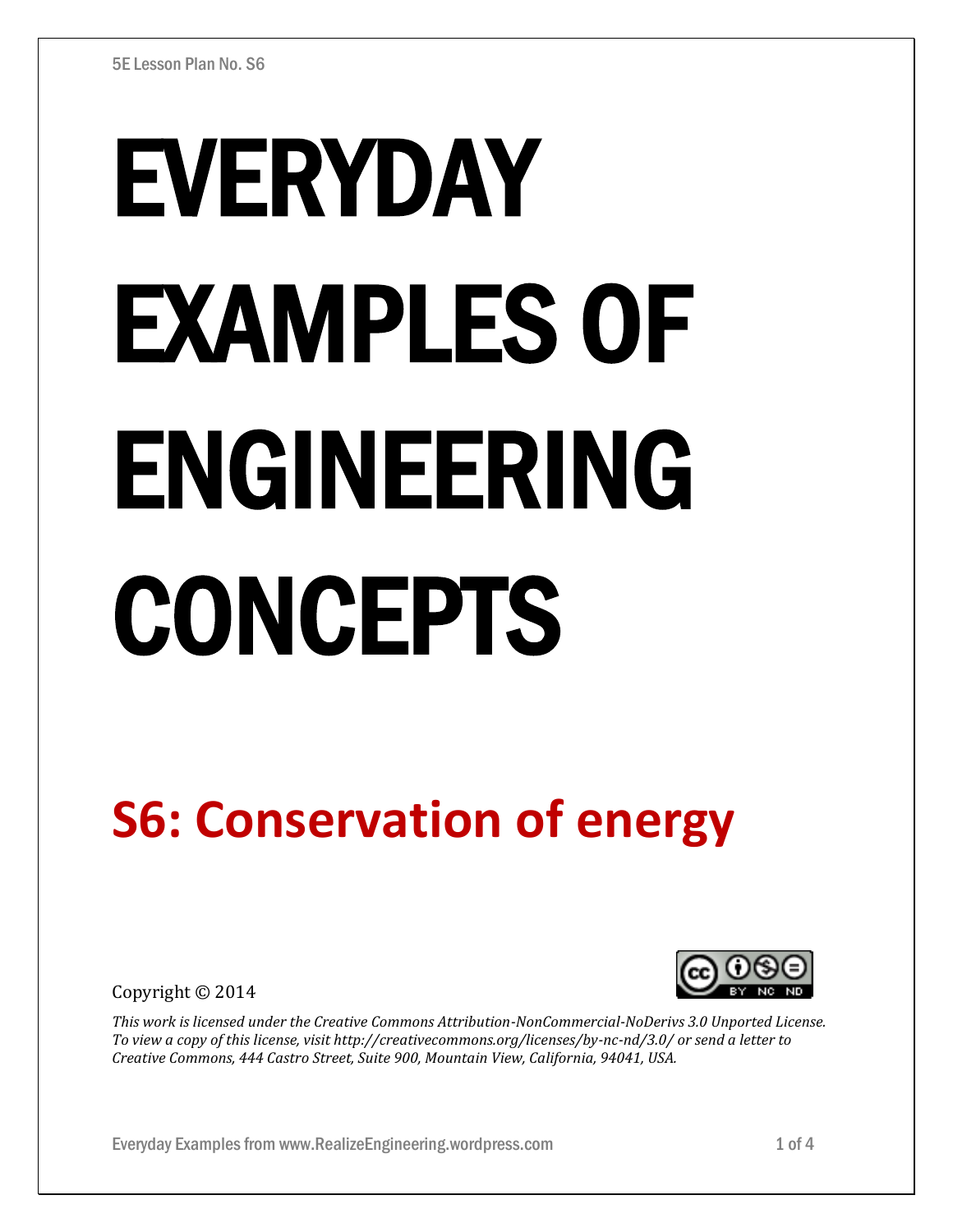*This is an extract from 'Real Life Examples in Mechanics of Solids: Lesson plans and solutions' edited by Eann A. Patterson, first published in 2006 (ISBN:978-0-615-20394-2) which can be obtained on-line at www.engineeringexamples.org and contains suggested exemplars within lesson plans for Sophomore Solids Courses. Prepared as part of the NSF-supported project (#0431756) entitled: "Enhancing Diversity in the Undergraduate Mechanical Engineering Population through Curriculum Change".* 

### **INTRODUCTION**

#### (from *'Real Life Examples in Mechanics of Solids: Lesson plans and solutions'*)

These notes are designed to enhance the teaching of a sophomore course in mechanics of solids, increase the accessibility of the principles and raise the appeal of the subject to students from a diverse background<sup>1</sup>. The notes have been prepared as skeletal lesson plans using the principle of the 5Es: Engage, Explore, Explain, Elaborate and Evaluate. These are not original and were developed by the Biological Sciences Curriculum Study<sup>2</sup> in the 1980s from work by Atkin and Karplus<sup>3</sup> in 1962. Today they are considered to form part of the constructivist learning theory and a number of websites provide easy to follow explanations of them<sup>4</sup>.

These notes are intended to be used by instructors and are written in a style that addresses the instructor, however this is not intended to exclude students who should find the notes and examples interesting, stimulating and hopefully illuminating, particularly when their instructor is not utilizing them. In the interest of brevity and clarity of presentation, standard derivations and definitions are not included since these are readily available in textbooks which these notes are not intended to replace but rather to supplement. Similarly, it is anticipated that these lessons plans can be used to generate lectures/lessons that supplement those covering the fundamentals of each topic.

#### **Acknowledgements**

Many of these examples have arisen through lively discussion in the consortium supported by the NSF grant (#0431756) on "Enhancing Diversity in the Undergraduate Mechanical Engineering Population through Curriculum Change" and the input of these colleagues is cheerfully acknowledged as is the support of NSF. The influence of the editor's mentors and peers at the University of Sheffield is substantial and is gratefully acknowledged since many of the ideas for these examples originate from tutorial questions developed and used in the Department of Mechanical Engineering in Sheffield over many years.

#### Eann A. Patterson

 $\overline{a}$ 

*A.A. Griffith Chair of Structural Materials and Mechanics School of Engineering, University of Liverpool, Liverpool, UK & Royal Society Wolfson Research Merit Award Recipient*

#### Everyday Examples from www.RealizeEngineering.wordpress.com 2 of 4

<sup>1</sup> Patterson, E.A., Campbell, P.B., Busch-Vishniac, I., Guillaume, D.W., 2011, The effect of context on student engagement in engineering, *European J. Engng Education*, 36(3):211-224.

<sup>&</sup>lt;sup>2</sup> http://www.bscs.org/library/BSCS\_5E\_Instructional\_Approach\_July\_06.pdf

<sup>3</sup> Atkin, J. M. and Karplus, R. (1962). Discovery of invention? *Science Teacher* 29(5): 45.

<sup>4</sup> e.g. http://www.science.org.au/primaryconnections/constructivist.htm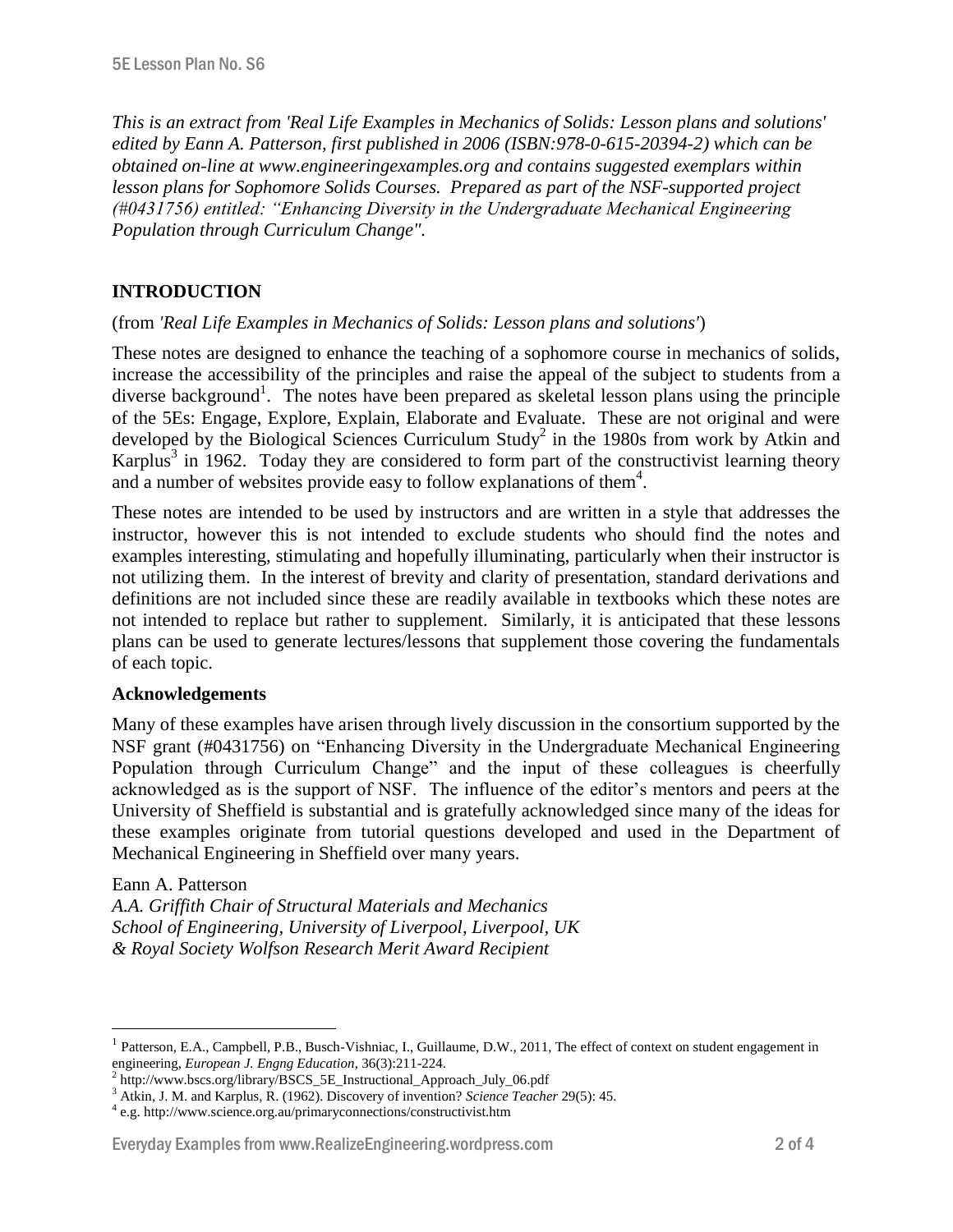#### **STRAIN ENERGY**

#### 6. Principle: **Conservation of Energy / Energy Methods**

#### **Engage**

Bring a slingshot and a handful of rubber balls into class, pull the elastic band back and release a few rubber balls into the class.

#### **Explore**

Ask students to work in pairs and to identify the conservation of energy during the loading, firing and trajectory of the balls. Invite some pairs to talk through to the class their understanding of the energy conversions. Tell them about elastic strain energy stored in the elastic band. Discuss how strain energy is stored in the material and is available for instantaneous release. Ask them in their pairs to reconsider conservation of energy during loading, firing and flight of projectile.



#### **Explain**

Strain energy is defined as the energy stored in a material when work has been done on the material, assuming the material remains elastic and no permanent deformation occurs. Equate strain energy to work done and derive an expression relating strain energy,  $U$  to deflection,  $\delta$  and applied force, *F* i.e.  $U = \frac{1}{2}F\delta$ . Consider the stress-strain curve for rubber and hence estimate the strain energy stored per unit volume, *u* upto the elastic limit ( $u \approx 3.6$ MJm<sup>-3</sup>).

#### **Elaborate**

Estimate release velocity of projectile, i.e.

For an elastic band of length, 150mm and cross-section 16mm<sup>2</sup> the volume, *V* is 2400mm<sup>3</sup>, so the energy stored when pulled to yield:

$$
U = uV = (3.6 \times 10^6)(24 \times 10^{-9}) = 8.6 \text{ J}.
$$

Kinetic energy supplied  $=\frac{1}{2}Mv^2$ 2  $=\frac{1}{2}Mv^2$ ,

so equating strain energy stored with kinetic energy supplied to a yellow dot squash ball:

$$
v = \sqrt{\frac{2U}{M}} = \sqrt{\frac{2 \times 8.6}{24 \times 10^{-3}}} = 27 \text{ ms}^{-1}
$$